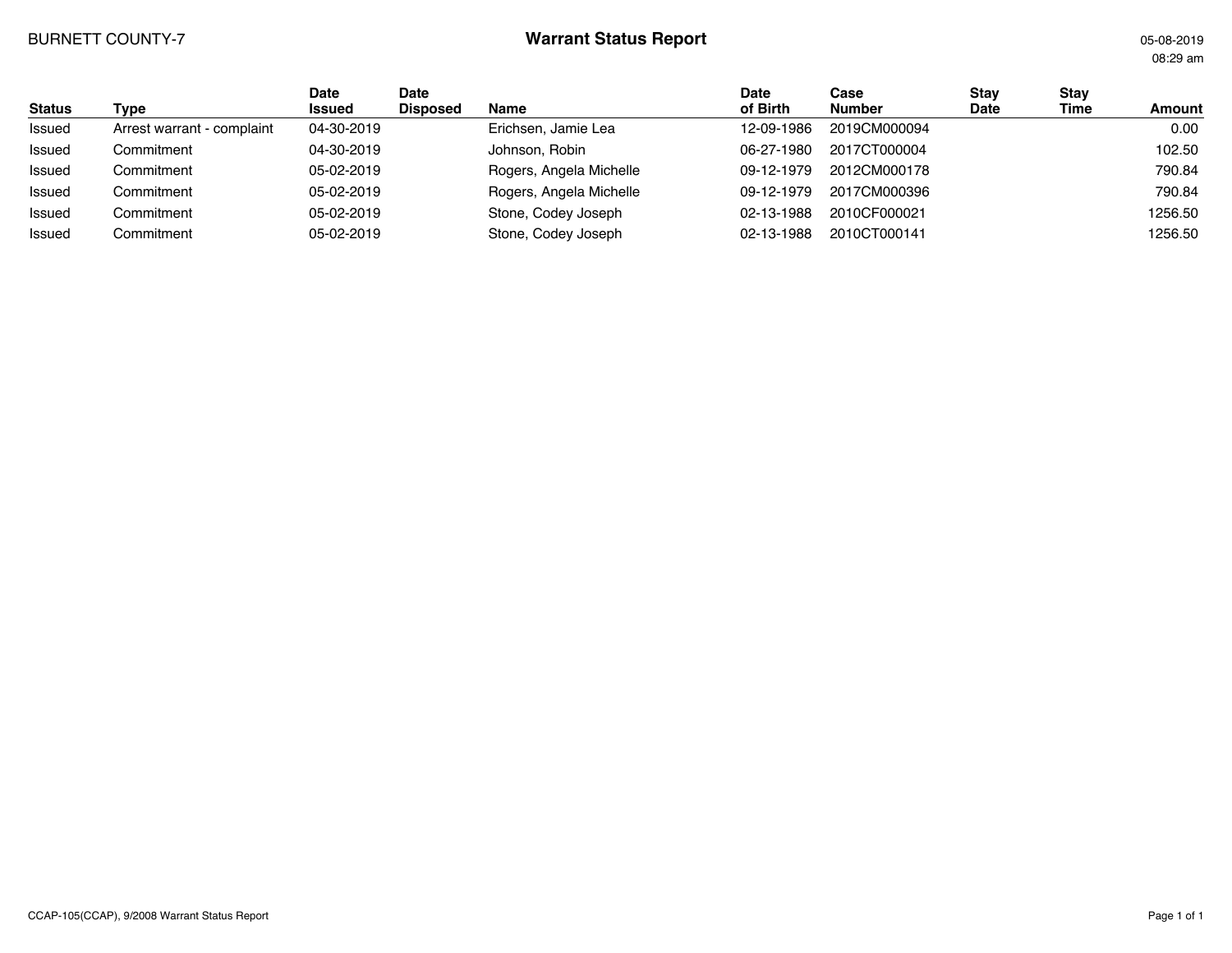## **Criminal and Traffic Disposition Report Burnett County Circuit Court**

| Name<br><b>Address</b>                                                            | <b>DOB</b> | <b>Viol</b><br><b>Date</b> | Case No.<br>Cit No.        | Charge                                                                                                    | Amended<br><b>From</b>        | Plea       | Disposition/<br><b>Date</b>                                  | <b>Penalty</b>        | Amount   |
|-----------------------------------------------------------------------------------|------------|----------------------------|----------------------------|-----------------------------------------------------------------------------------------------------------|-------------------------------|------------|--------------------------------------------------------------|-----------------------|----------|
| Audie, Ronald R<br>30360 Hwy 35 & 77<br>Danbury, WI 54830                         | 06-11-1963 | 07-07-2018                 | 2018CM000256               | BC947.01<br><b>Disorderly Conduct</b>                                                                     | <b>Disorderly Conduct</b>     | Guilty     | Guilty Due to Guilty Forfeiture / Fine<br>Plea<br>05-02-2019 | Restitution           | \$913.07 |
|                                                                                   |            | 07-07-2018                 | 2018CM000256               | 943.01(1)<br>Criminal Damage to<br>Property                                                               |                               |            | Dismissed on<br>Prosecutor's Motion<br>05-02-2019            |                       |          |
| Bump, James Arthur<br>2182 95th St<br>Somerset, WI 54025                          | 03-16-1958 | 04-27-2019                 | 2019TR000296<br>AD3572774  | 341.04(1)<br>Non-Registration of<br>Vehicle - Auto <10,000<br>lbs                                         |                               | Not Guilty | Dismissed on<br><b>Prosecutor's Motion</b><br>05-02-2019     |                       |          |
| Campana, April Jordan<br>23873 N Alpha Dr<br>P.O. Box 281<br>Grantsburg, WI 54840 | 02-06-1994 | 01-25-2019                 | 2019TR000040<br>AD3575412  | 346.57(4)(d)<br>Speeding in Alley (1-10<br>MPH)                                                           | <b>Inattentive Driving</b>    | Guilty     | Guilty Due to Guilty Forfeiture / Fine<br>Plea<br>05-02-2019 |                       | \$175.30 |
| Dixon, Skylar Rose-Lynn<br>26450 Trout Ave S<br>Webster, WI 54893                 | 11-14-2000 | 02-01-2019                 | 2019CM000038<br>KR808Z4277 | 961.573(1)<br>FO                                                                                          | Possess Drug<br>Paraphernalia | Guilty     | Guilty Due to Guilty Forfeiture / Fine<br>Plea<br>04-29-2019 |                       | \$330.50 |
| Gates, Lester R<br>4150 Felix Rd<br>Barnes, WI 54873                              | 09-11-1973 | 08-25-2017                 | 2017CM000293               | 943.20(1)(a)<br><b>Theft-Movable Property</b><br>$<=$ \$2500<br>[939.05 - PTAC, as a<br>Party to a Crime] |                               | Guilty     | Guilty Due to Guilty Probation, Sent<br>Plea<br>04-29-2019   | Imposed<br>Local Jail | \$943.00 |
| Howitz, Cole Robert<br>20870 Buchanan Street NE<br>East Bethel, MN 55011          | 06-11-1994 | 03-16-2019                 | 2019TR000167<br>BC9913584  | 346.46(1)<br>Fail/Stop at Stop Sign                                                                       |                               |            | Administrative<br>Disposition<br>04-30-2019                  |                       |          |
| Larson, Heather Nichole<br>14337 Park Rd #13<br>Grantsburg, WI 54840              | 11-26-1990 | 06-13-2017                 | 2017CM000184<br>3080DWMM2M | 940.19(1)<br>Battery                                                                                      | <b>Battery</b>                | Guilty     | Dismissed on<br>Prosecutor's Motion<br>04-29-2019            |                       |          |
|                                                                                   |            | 06-13-2017                 | 2017CM000184<br>3080DWMM2N | 947.01(1)<br><b>Disorderly Conduct</b><br>$[968.075(1)(a)$ - Domestic<br>Abuse]                           |                               | Not Guilty | Dismissed on<br><b>Prosecutor's Motion</b><br>09-22-2017     |                       |          |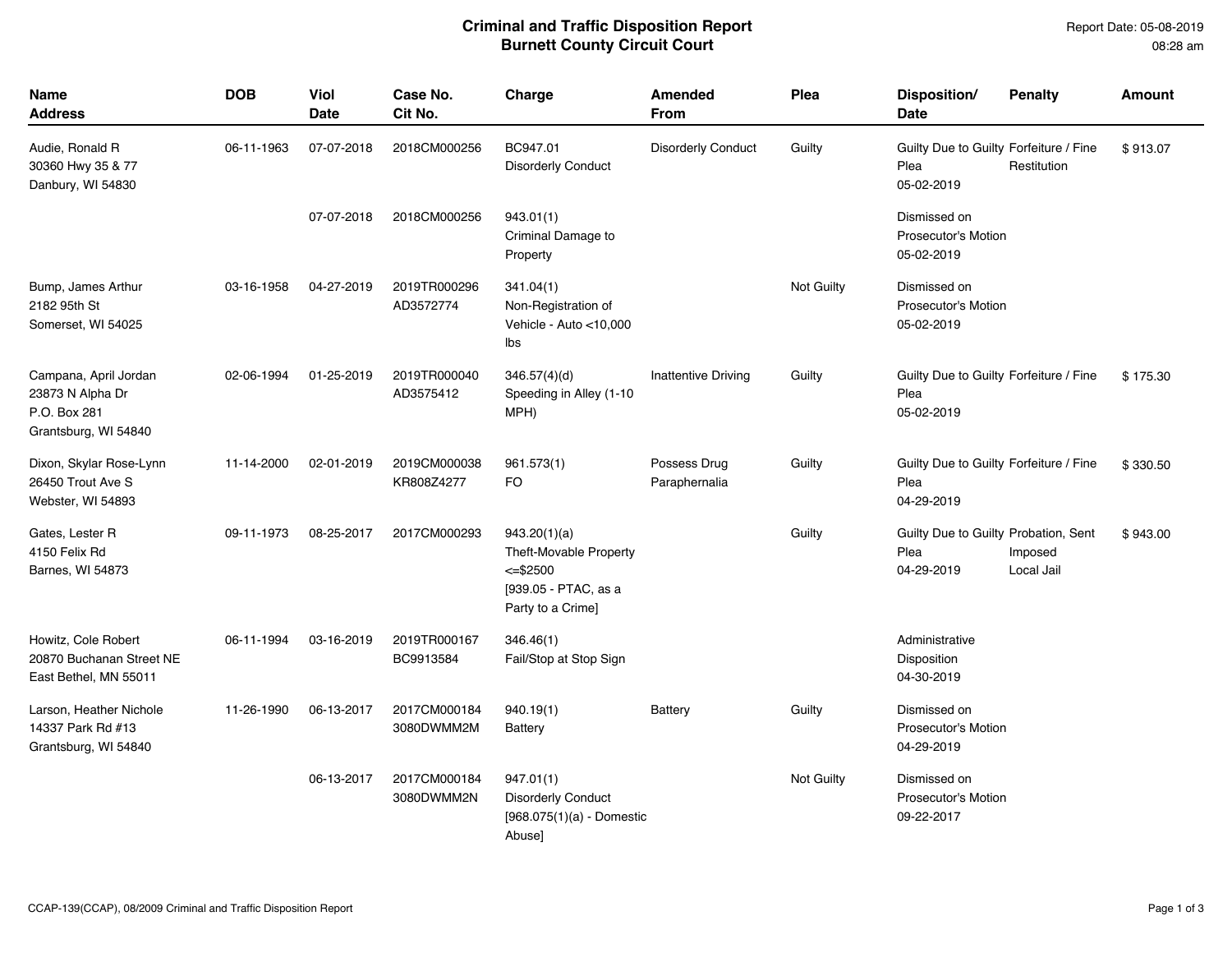## **Criminal and Traffic Disposition Report Burnett County Circuit Court**

| <b>Name</b><br><b>Address</b>                                          | <b>DOB</b> | <b>Viol</b><br><b>Date</b> | Case No.<br>Cit No.        | Charge                                                                                            | Amended<br>From | Plea       | Disposition/<br><b>Date</b>                                | <b>Penalty</b>    | <b>Amount</b> |
|------------------------------------------------------------------------|------------|----------------------------|----------------------------|---------------------------------------------------------------------------------------------------|-----------------|------------|------------------------------------------------------------|-------------------|---------------|
| Moore, Sandra Lee<br>25113 Lakeview Rd<br>Siren, WI 54872              | 03-17-1958 | 02-09-2019                 | 2019FO000013<br>30800TWRF4 | 101.123(2m)(a)<br>Smoking - Person in<br>Charge - Allow Prohibited<br>Smoking                     |                 | No Contest | Guilty Due to No<br><b>Contest Plea</b><br>05-02-2019      | Forfeiture / Fine | \$114.50      |
| Snyder, Thomas William<br>45982 Grace Lake Rd<br>Sandstone, MN 55072   | 12-16-1985 | 09-12-2018                 | 2018CF000234               | 946.49(1)(b)<br><b>Bail Jumping-Felony</b>                                                        |                 |            | <b>Charge Dismissed</b><br>but Read In<br>05-02-2019       |                   |               |
|                                                                        |            | 09-12-2018                 | 2018CF000234               | 946.49(1)(b)<br>Bail Jumping-Felony                                                               |                 |            | <b>Charge Dismissed</b><br>but Read In<br>05-02-2019       |                   |               |
|                                                                        |            | 09-12-2018                 | 2018CF000234               | 946.41(1)<br>Resisting or Obstructing<br>an Officer                                               |                 |            | <b>Charge Dismissed</b><br>but Read In<br>05-02-2019       |                   |               |
| Snyder, Thomas William<br>45982 Grace Lake Road<br>Sandstone, MN 55072 | 12-16-1985 | 05-22-2018                 | 2018CF000128               | 943.23(3)<br>Drive or Operate Vehicle<br>w/o Consent                                              |                 |            | <b>Charge Dismissed</b><br>but Read In<br>05-02-2019       |                   |               |
| Snyder, Thomas William<br>45982 Grace Lake Rd<br>Sandstone, MN 55072   | 12-16-1985 | 07-29-2018                 | 2018CF000187               | 946.49(1)(b)<br><b>Bail Jumping-Felony</b>                                                        |                 |            | <b>Charge Dismissed</b><br>but Read In<br>05-02-2019       |                   |               |
|                                                                        |            | 07-29-2018                 | 2018CF000187<br>AE4705455  | 343.05(3)(a)<br>Operate w/o Valid<br>License(2nd w/in3 Yrs)                                       |                 |            | <b>Charge Dismissed</b><br>but Read In<br>05-02-2019       |                   |               |
| Snyder, Thomas William<br>45982 Grace Lake Road<br>Sandstone, MN 55072 | 12-16-1985 | 09-01-2017                 | 2017CF000235               | 961.41(3g)(g)<br>Possession of<br>Methamphetamine<br>[939.05 - PTAC, as a<br>Party to a Crime]    |                 | Guilty     | Guilty Due to Guilty Probation, Sent<br>Plea<br>05-02-2019 | Withheld          | \$1270.40     |
|                                                                        |            | 09-01-2017                 | 2017CF000235               | 943.23(3)<br>Drive or Operate Vehicle<br>w/o Consent<br>[939.05 - PTAC, as a<br>Party to a Crime] |                 |            | <b>Charge Dismissed</b><br>but Read In<br>05-02-2019       |                   |               |